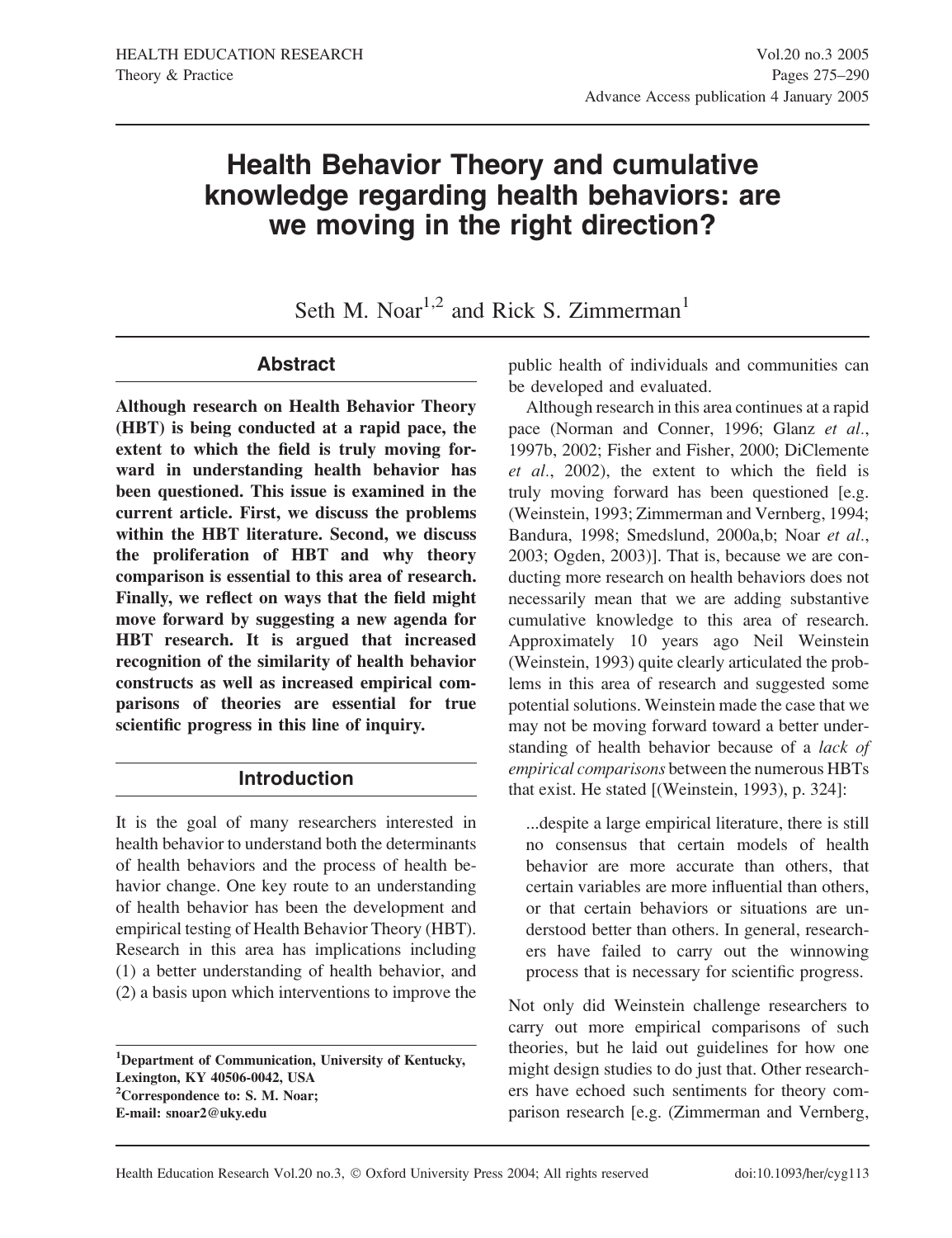1994; Murray-Johnson et al., 2001; Nigg et al., 2002a; Noar et al., 2003)].

However, it is not clear whether anything has changed since Weinstein's (Weinstein, 1993) article. This leads us to ask the question: what is the best way for the field to move forward? The overriding purpose of the current article is to offer a critique of the current direction of HBT research and to suggest a new agenda of research in this area. We move to accomplish this task in three parts. First, we discuss in detail the problems within this area of research and how these problems may lead to fragmentation rather than cumulative knowledge. Second, we discuss the proliferation of HBT and why theory comparison is essential to this area of research. Finally, we reflect on ways that the field might move forward, including specific suggestions for new studies to be undertaken. It is not the purpose of the current article to review all the available evidence regarding what HBTs are most accurate in explaining health behavior. Rather, the purpose is to continue and extend a dialogue on the direction this field might move in—one that has been the topic of articles by theorists in the area [see, e.g. (Cummings et al., 1980; Bandura, 1998; Rosenstock et al., 1988), as well as recent special issues of Health Education Research (Connelly, 2002; Glasgow et al., 2002; Nigg et al., 2002b) and Journal of Health Psychology (Glanz and Maddock, 2000; Smedslund, 2000a,b).

## What is theory in the first place?

A theory has been defined as [(Glanz et al., 1997a), p. 21]:

A set of interrelated concepts, definitions, and propositions that presents a systematic view of events or situations by specifying relations among variables in order to explain and predict events or situations.

Thus, according to this definition, HBT should describe (1) what variables are most important and (2) how the variables relate or interact, and perhaps HBT should explain differences across situations, contexts, populations and with regard to different behaviors.

Within the study of health behavior, theories have been proposed at a variety of levels, including the individual, interpersonal, group, organizational and community levels. Further, theories vary in their focus on individual as compared to environmental determinants of behavior and cognitive as compared to affective determinants (Glanz et al., 1997b; Crosby et al., 2002). The primary focus of HBT has been at the individual level [see (Crosby et al., 2002)] and thus this article focuses on individual-level HBTs.

Kegler et al. (Kegler et al., 2002) describe a number of ways in which theories are developed, including refining existing theories (e.g. adding new constructs, making theory more parsimonious) as well as formalizing practitioner-based approaches into theory. In addition, Crosby et al. (Crosby et al., 2002) describe a trajectory of how theories are developed, modified, and discarded. They state [(Crosby et al., 2002), p. 5]:

Theory development is a dynamic process...as theories become less useful...they are modified or even discarded... As new theories are synthesized and embraced, they too are subject to empirical validation, and if they are found lacking, they are similarly discarded.

Although these may be ideal ways to develop, modify and discard theory, it is not clear that the literature has always followed such systematic methods. Specifically, it is not clear that significant modification of theories takes place very often and we would argue that rarely, if ever, are theories completely discarded. In fact, a recent study found that many HBTs are not falsifiable according to the field's current standards for testing such theories [see (Ogden, 2003)]. Further, when new theories are introduced, it is not always clear why. That is, new theories are often introduced to explain health phenomena when it is not clear that existing theories are inadequate for explaining such phenomena.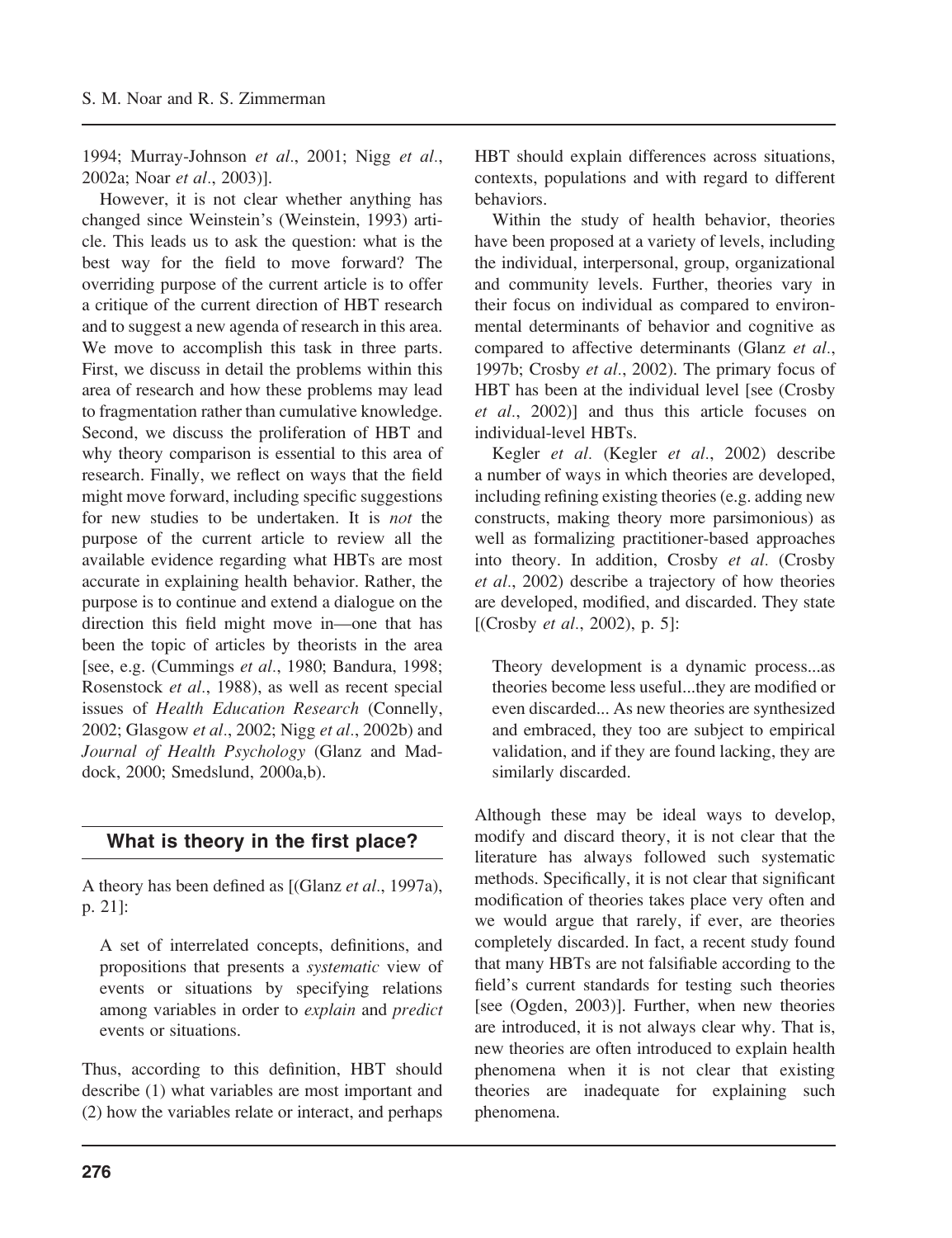## The problem: numerous theories, little consensus

Numerous individual-level HBTs exist in the literature. These include the Health Belief Model [HBM (Becker, 1974)], Theory of Reasoned Action [TRA (Ajzen and Fishbein, 1980)] and Theory of Planned Behavior [TPB (Ajzen and Madden, 1986)], Social Cognitive Theory [SCT (Bandura, 1986)], and the Transtheoretical Model [TTM (Prochaska and DiClemente, 1983)]. There are models specific to behavioral areas such as safer sex (Catania et al., 1990; Fisher and Fisher, 1992) and alcohol use (Werch et al., 2000; Jones et al., 2001). Further, Fishbein (Fishbein, 2000) has proposed an integrated theory that combines concepts from several existing theories. In sum, there seems to be no lack of HBTs in the literature [also see (Glanz et al., 1997b, 2002; DiClemente et al., 2002)].

Which of the many theories that exist is most precise in explaining health-related behavior? Glanz et al. (Glanz et al., 1997a) found in their review of the literature that the HBM, TRA/TPB, SCT and TTM were among the most widely used theories in the literature. Is one of these theories 'best' in terms of explaining health behavior? Reviews and meta-analyses of the HBM (Becker, 1974; Janz and Becker, 1984; Harrison et al., 1992), TRA and TPB (Ajzen and Fishbein, 1980; Godin and Kok, 1996; Hausenblaus et al., 1997; Albarracin et al., 2001; Hagger et al., 2002), SCT (Bandura, 1986, 1998; Strecher et al., 1986), and TTM (Prochaska et al., 1992, 1994; Rosen, 2000; Burkholder and Evers, 2002; Spencer et al., 2002) all demonstrate support for their respective theories. Given this apparent parity in the literature, how do we move toward a better understanding of health behavior? How are researchers supposed to choose the most precise and fruitful theory or theories to apply in their studies? The recent Special Issue of Health Education Research highlighted 15 health intervention research projects, and in the articles each researcher was asked to describe how and why a certain theory was chosen to guide one's particular health intervention (Nigg et al., 2002b). Various reasons were offered, although empirical studies showing the superiority of the chosen theory over other theories was rarely among the reasons.

# Problems resulting from a lack of consensus

In addition, each of these theories can be viewed as producing 'mini-literatures', where knowledge accumulates with regard to theories on parallel tracks that inform a particular theory but offer little contribution to cumulative knowledge across theories. This creates several related problems.

First, as Weinstein (Weinstein, 1993) and others have discussed [e.g. (Norman and Conner, 1996; Rimer, 1997; Bandura, 1998; Rosenstock et al., 1988; Institute of Medicine, 2002; Nigg et al., 2002a; Noar et al., 2003)], many of these theories contain constructs that are very similar (or identical), but use different terminology, creating the illusion that they are different. Whether similar constructs are indeed essentially the same is an important question that deserves much research attention. If constructs in different theories are the same, then this adds to our ability to synthesize knowledge if we are able to recognize this. Said another way, the lack of consensus regarding what to call certain constructs has resulted in a fragmented literature that could be better integrated if a common set of terminology was agreed upon.

In addition, constructs may come from different theoretical and conceptual origins, and have different names, yet when they are measured are essentially the same. Table I presents an example of constructs across different theories that are either similar or exactly the same. For instance, there is likely to be little difference between benefits and barriers, attitudes, positive and negative expectancies, and pros and cons. In fact, in a paper comparing alcohol expectancies and pros and cons, we found that they were quite similar (Noar et al., 2003). On the other hand, in the exercise arena a study demonstrated that attitudes (from the TRA/ TPB) and pros and cons are quite different (Jordan et al., 2002). What is clear is that more work is needed in this area, and in addition that both conceptual and empirical points of view should be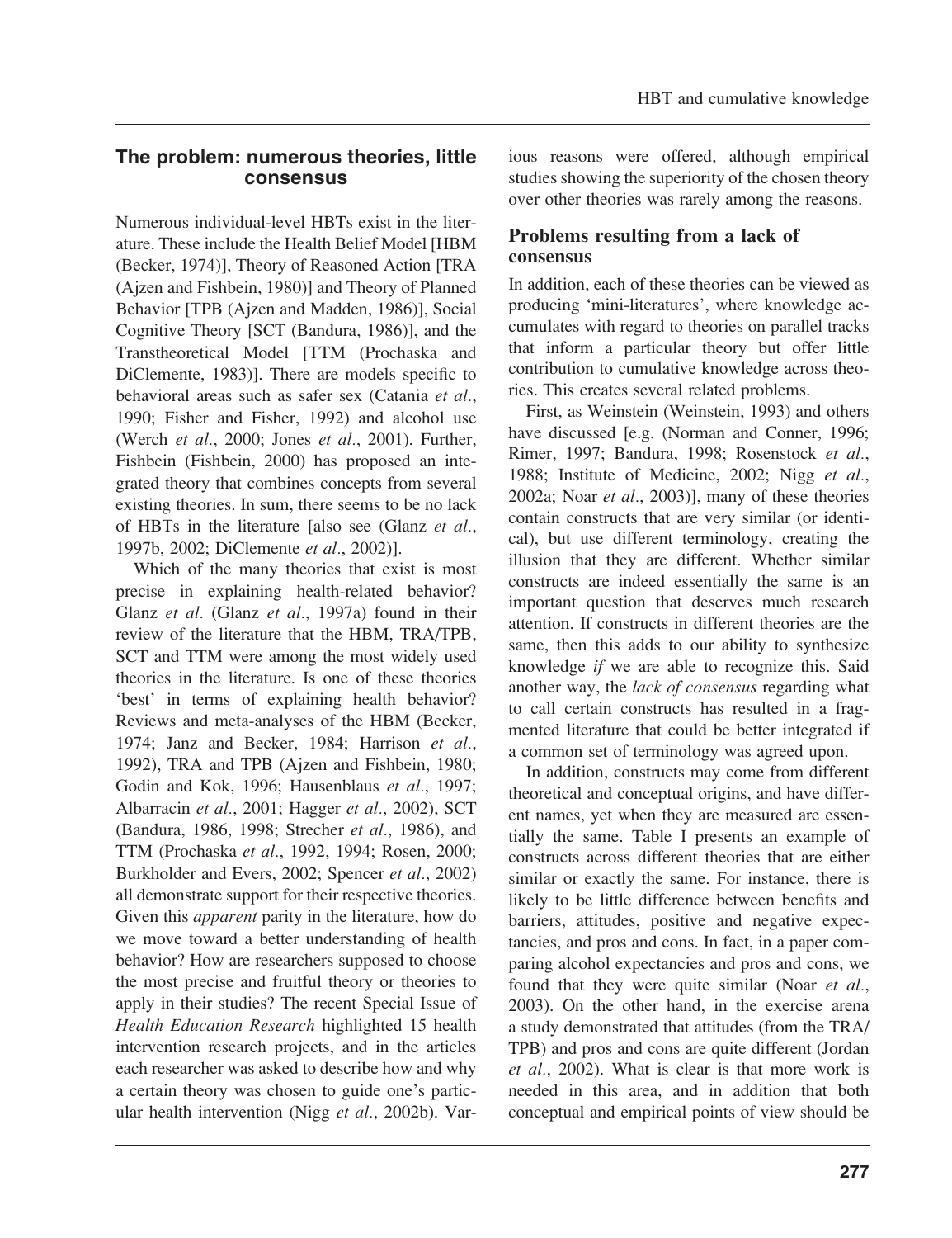| Concept                                                                                                                                           | General tenet of<br>the concept<br>'Engaging in the<br>behavior is likely<br>if                                                                                                      | <b>HBM</b>                                      | <b>TRA</b>                                                              | <b>TPB</b>                                                              | <b>SCT</b>                                | <b>TTM</b>                                                                   |
|---------------------------------------------------------------------------------------------------------------------------------------------------|--------------------------------------------------------------------------------------------------------------------------------------------------------------------------------------|-------------------------------------------------|-------------------------------------------------------------------------|-------------------------------------------------------------------------|-------------------------------------------|------------------------------------------------------------------------------|
| Attitudinal beliefs<br>Appraisal of the<br>positive and<br>negative aspects of<br>the behavior and<br>expected outcome<br>of the behavior         | the positive<br>aspects outweigh<br>the negative<br>aspects                                                                                                                          | benefits, barriers/<br>health motive            | behavioral beliefs<br>and evaluation of<br>those beliefs<br>(attitudes) | behavioral beliefs<br>and evaluation of<br>those beliefs<br>(attitudes) | outcome<br>expectations/<br>expectancies  | pros, cons<br>(decisional<br>balance)                                        |
| Belief in one's<br>ability to perform<br>the behavior:<br>confidence                                                                              | Self-efficacy beliefs/beliefs about control over the behavior<br>one believes in<br>their ability to<br>perform the<br>behavior<br>Normative and norm-related beliefs and activities | self-efficacy                                   |                                                                         | perceived<br>behavioral control                                         | self-efficacy                             | self-efficacy/<br>temptation                                                 |
| Belief that others<br>want you to<br>engage in the<br>behavior (and<br>one's motivation<br>to comply); may<br>include actual<br>support of others | one believes that<br>people important<br>to them want them<br>to engage in the<br>behavior; person<br>has others' support                                                            | cues from media.<br>friends (cues to<br>action) | normative beliefs<br>and motivation to<br>comply<br>(subjective norms)  | normative beliefs<br>and motivation to<br>comply<br>(subjective norms)  | social support                            | helping<br>relationships<br>(process of<br>change)                           |
| Belief that others<br>(e.g. peers) are<br>engaging in the<br>behavior                                                                             | one believes that<br>other people are<br>engaging in the<br>behavior                                                                                                                 |                                                 |                                                                         |                                                                         | social<br>environment/<br>norms; modeling | social liberation<br>(process of<br>change)                                  |
| Responses to<br>one's behavior<br>that increase or<br>decrease the<br>likelihood one will<br>engage in the<br>behavior; may<br>include reminders  | one receives<br>positive<br>reinforcement<br>from others or<br>creates positive<br>reinforcements for<br>themselves                                                                  | cues from media.<br>friends (cues to<br>action) | $\mathbf{a}$                                                            | $\mathbf{a}$                                                            | reinforcement                             | reinforcement<br>management/<br>stimulus control<br>(processes of<br>change) |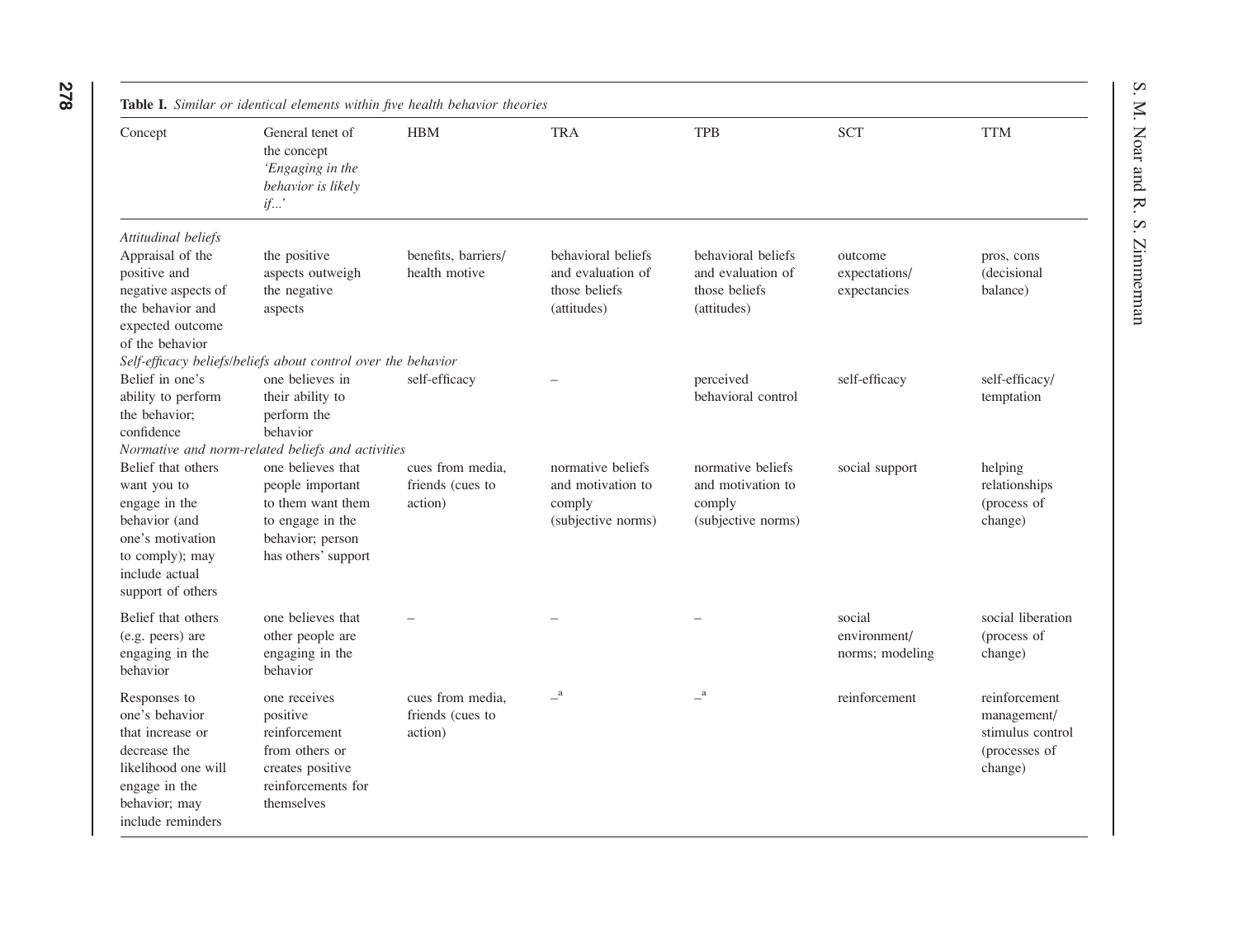| <b>Table I.</b> Continued                                                                                                                                                                                                         |                                                                                                                                                                       |                                                                |                          |                          |                                                                               |                                                                                                 |
|-----------------------------------------------------------------------------------------------------------------------------------------------------------------------------------------------------------------------------------|-----------------------------------------------------------------------------------------------------------------------------------------------------------------------|----------------------------------------------------------------|--------------------------|--------------------------|-------------------------------------------------------------------------------|-------------------------------------------------------------------------------------------------|
| Concept                                                                                                                                                                                                                           | General tenet of<br>the concept<br>'Engaging in the<br>behavior is likely<br>if                                                                                       | <b>HBM</b>                                                     | <b>TRA</b>               | <b>TPB</b>               | <b>SCT</b>                                                                    | <b>TTM</b>                                                                                      |
|                                                                                                                                                                                                                                   | Risk-related beliefs and emotional responses                                                                                                                          |                                                                |                          |                          |                                                                               |                                                                                                 |
| Belief that one is<br>at risk if one does<br>not engage in the<br>behavior, and that<br>the consequences<br>may be severe;<br>may include<br>actually<br>experiencing<br>negative emotions<br>or symptoms and<br>coping with them | one feels at risk<br>with regard to<br>a negative<br>outcome or<br>disease                                                                                            | perceived<br>susceptibility/<br>severity<br>(perceived threat) |                          |                          | emotional coping<br>responses/<br>expectancies about<br>environmental<br>cues | dramatic relief<br>(process of<br>change)                                                       |
| Intention/commitment/planning                                                                                                                                                                                                     |                                                                                                                                                                       |                                                                |                          |                          |                                                                               |                                                                                                 |
| Intending or<br>planning to<br>perform the<br>behavior; setting<br>goals or making<br>a commitment to<br>perform the<br>behavior                                                                                                  | one has formed<br>strong behavioral<br>intentions to<br>engage in the<br>behavior; one has<br>set realistic goals<br>or made a firm<br>commitment to<br>engage in the |                                                                | behavioral<br>intentions | behavioral<br>intentions | self-control/self-<br>regulation                                              | contemplation/<br>preparation (stages<br>of change); self-<br>liberation (process<br>of change) |

Variable names in parentheses indicate that the variable(s) above it are part of that larger category, according to the theory.

behavior

<sup>a</sup>Both the TRA and TPB contain normative components that are conceptualized as *beliefs* in reinforcement (normative beliefs), rather than the actual reinforcement itself. It is not clear which conceptualization of these ideas is best for <sup>a</sup> theoretical framework.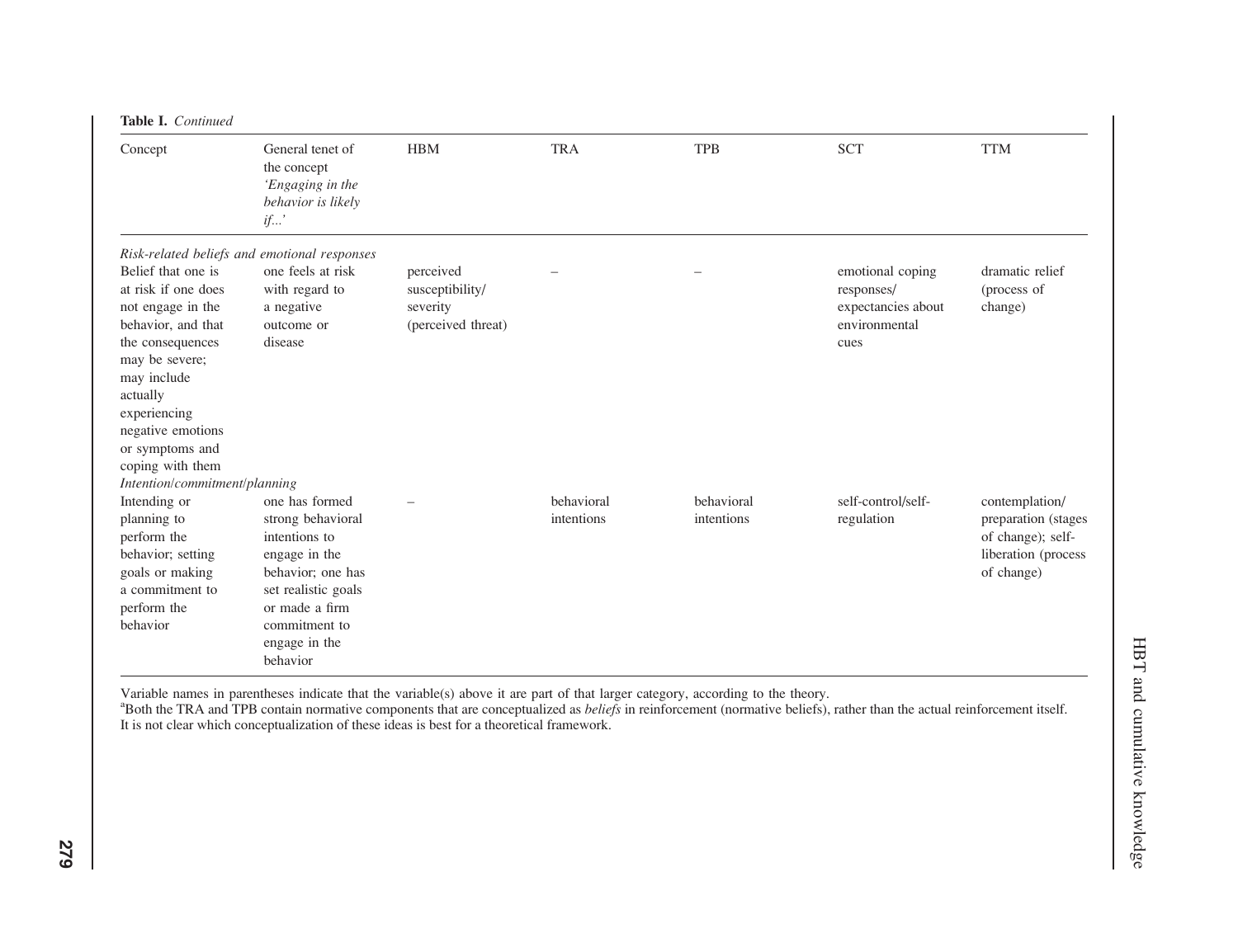carefully considered when such constructs are compared.

In addition, we as a field should never be blind advocates interested only in finding support for particular theories. Rather, we should put theories to the strongest possible tests and when such theories do not stand up to rigorous evaluation, appropriate modifications should be made. As Greenwald et al. [(Greenwald et al., 1986), p. 227] state:

Theory obstructs research progress when...the researcher has more faith in the correctness of the theory than in the suitability of the procedures that were used to test it.

Ogden (Ogden, 2003) recently examined a systematic sample of 47 HBT studies and found that when data did not demonstrate support for certain aspects of theories, the authors tended to offer various explanations, none of which included that the theory may be incorrect. Ogden concluded that such theories cannot be tested because data are used to support HBT but are rarely if ever used to refute HBT. In fact, though a basic tenet of theory development is that theories should be falsifiable, this work by Ogden strongly suggests that many HBT's are in fact not falsifiable. In addition, many have suggested that a number of HBT's are not well specified in terms of the relations between variables [e.g. Fisher and Fisher, 1992; Weinstein, 1993; Rimer, 1997)], making them difficult to test and subsequently verify or falsify.

Further, as already discussed, there are a finite number of questions that HBT should address. Our reading of the literature is that there is some consensus regarding which variables are most important to health behavior, though we use the word *some* generously [see Table I (Fishbein et al., 2001; Noar et al., 2004)]. There is much less consensus as to how the variables combine in an equation to predict behavior (Weinstein, 1993; Fishbein et al., 2001). This is a much more complex question, which may be facilitated by answers to the first question. Finally, whether there are differences (or similarities) across different behaviors and situations has been addressed somewhat within theories [e.g. (Madden et al., 1992; Prochaska et al., 1994)], but has rarely been addressed across theories. This is a question that may be better facilitated by answers to the more basic questions.

Finally, we should note that an issue that has been discussed in the literature is whether or not a single theory is appropriate across multiple behaviors, as compared to theories that are specific to certain behaviors. For instance, where illness avoidance and perceived threat are the most salient issues, a theory such as the HBM may be most appropriate (Biddle and Nigg, 2000; Murray-Johnson et al., 2001). For behaviors that are more rational in nature and in which the intention– behavior link is strong, theories such as the TRA/ TPB may be most appropriate (Biddle and Nigg, 2000; Murray-Johnson et al., 2001). In addition, some suggest that stage models such as the TTM may be most applicable to deliberate behaviors (e.g. exercise) and less applicable to automatic behaviors that are simplistic [e.g. seatbelt use (Norman and Conner, 1996)]. Finally, a number of researchers point to the need for theoretical approaches to the maintenance of behavior change being distinct from initiation of behavior change [see (Wing et al., 2000). Clearly, more empirical work on the issue of specific versus general theories is warranted.

#### What is the best way to move forward?

Is the proposition and study of numerous HBTs the best way for the field to move forward? We next present three possible directions that the field could move in.

#### The current direction: proliferation and testing of theories

Theory drives research. It serves as a guide for knowing what variables to measure, how to measure them, and how to combine them. It also serves as a framework for aiding researchers in developing and evaluating intervention approaches. If a researcher believes that existing theories are inappropriate or incomplete, he or she can extend upon an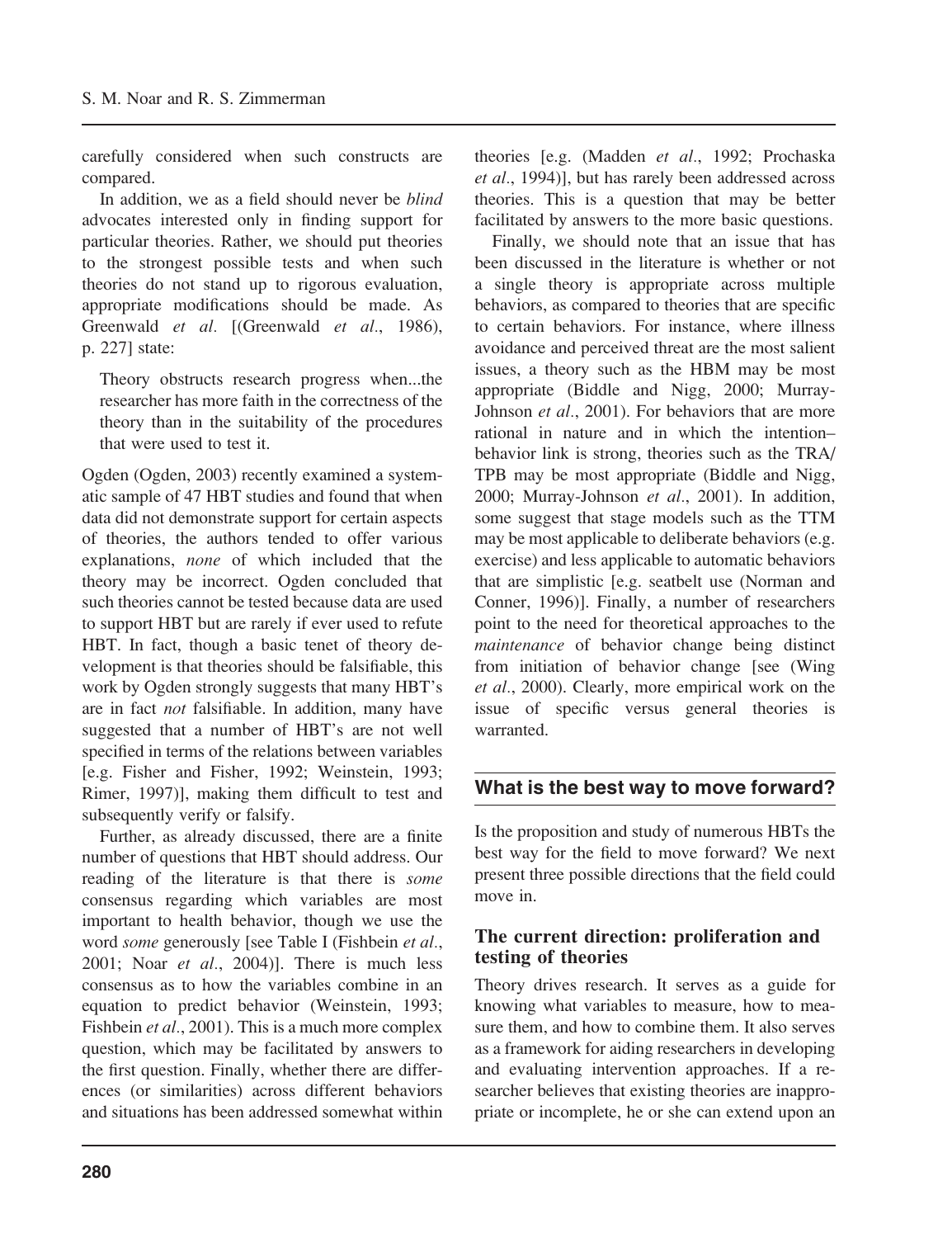existing theory or create a new theory altogether. When Ajzen and Madden (Ajzen and Madden, 1986) observed that the TRA could be improved, they proposed the TPB. Their research demonstrated that the addition of perceived behavioral control added variance in the prediction of health behaviors (Madden et al., 1992) and subsequent research found success in using the TPB as a guide for developing interventions [see (Hardeman et al., 2002)]. In addition, out of Prochaska and DiClemente's (Prochaska and DiClemente, 1983) work on smoking cessation came a new paradigm a stage paradigm for understanding health behavior. This has resulted in successful intervention approaches across a variety of health behaviors [see (Burkholder and Evers, 2002)]. The current research model gives investigators complete autonomy to create their own theories and interventions based upon their own judgment.

Further, Glanz and Maddock (Glanz and Maddock, 2000) argue that out of what is sometimes a confusing literature, the best and brightest will emerge. That is, every health researcher could propose a theory, but only those best supported empirically and those that resonate with researchers would proliferate further inquiry. This is likely the current state of the literature, as numerous theories exist, but some theories are used much more than others. Researchers may use theory for other reasons than suggested by Glanz and Maddock (Glanz and Maddock, 2000), however. For instance, using a particular theory because it is easy to understand or it is the one learned during one's academic training. In addition, the fragmentation of the HBT literature because of multiple theories and its potential slowing of our understanding of health behavior have already been discussed as problems with this approach.

#### Another direction: the case for integration

If the case is made for theoretical integration, what would that mean? An integrated theory might take the constructs with the most support from varying theories and combine them into a single theory. This theory could then be subjected to rigorous testing across behaviors and situations, and refined as necessary. An integrated theory would first require that theorists agree on common conceptualizations and names for similar constructs.

There have been various attempts to create integrated theories of health behavior, and a recent example is Fishbein's (Fishbein, 2000) integrated theory [see also (Institute of Medicine, 2002)]. The core constructs of the theory are essentially the TRA constructs with the addition of self-efficacy. The theory also includes constructs such as demographics and personality variables as well as skills and environmental constraints. Fishbein's (Fishbein, 2000) integrated model grew out of a theorists' workshop that took place in 1991, in which many prominent theorists came together to identify core determinants of health behavior. The theorists produced a chapter that listed and described eight variables believed to be most important to health behavior and specifically to safer sexual behavior [see (Fishbein *et al.*, 2001)]. They discussed similarities between constructs and theories, though a common set of terminology was not proposed. The way in which these constructs combine to effect behavior was not agreed upon and was discussed as an 'unresolved issue'. Although Fishbein (Fishbein, 2000) suggests one conceptualization, additional conceptualizations of the same variables could also be tested. However, it is likely that many researchers would disagree with these core determinants, which is a major difficulty with the integrated approach.

## A new direction: the case for theory comparison and beyond

While both proliferation and integration of theories have many problems associated with them, comparison of theories, we believe, is the most compelling direction to move in. Why empirically compare theories of health behavior to one another? Several reasons could be given, not the least of which is that we may not truly know which theories are most accurate if we do not do so. Consumers faced with making decisions regarding buying products (e.g. a stereo system, an automobile) often rely on product comparisons conducted by magazines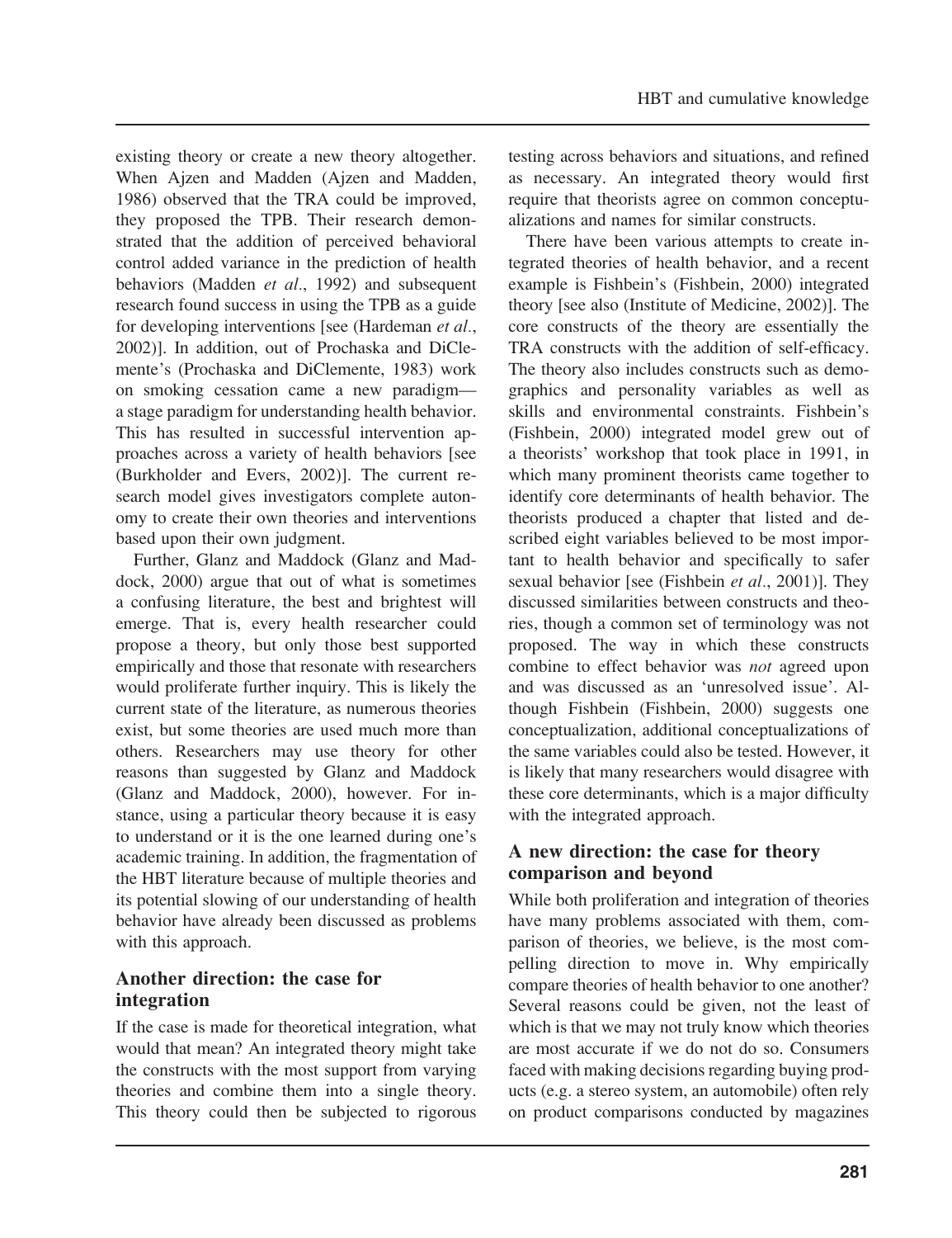such as Consumer Reports. How else can one know what product is best, if we do not compare one to the other? Theories are, in fact, academic products that are fashioned from well thought out conceptual work. Do they not justify comparison if they all claim to explain the same phenomena, yet have fundamental differences among them?

Theoretical comparisons are in many cases not difficult to conduct, they yield important results and we have the potential to learn much about HBT as a result of such comparisons. The fact that theories have so many similar constructs demands that we (1) try and discover what the best conceptualization of those constructs is, and (2) compare theories to discover how these constructs combine and result in the enactment of health behavior. Further, since many constructs in theories are similar or the same, when we measure one variable (e.g. self-efficacy) it may cut across many theories, allowing for a reasonable level of response burden on study participants.

Despite this, few data-based empirical comparisons exist in the literature. Weinstein (Weinstein, 1993) reported that out of 205 theoretically based articles published between 1974 and 1991, only 10 articles mentioned more than one theory and only four of these 10 were empirical comparisons. In order to examine an updated state of empirical comparisons in the literature, we conducted a comprehensive search of the PsycInfo database through June of 2003. We searched for articles that were classified in PsycInfo as health-related articles (using the keyword health which includes health behavior, health attitude, etc.), and included peerreviewed articles, book chapters, books and dissertations. We searched for the major theories discussed in this article (HBM, TRA/TPB, TTM, SCT), using advanced search commands so that we would not count articles twice. In addition, the PsycInfo search examined the title, abstract and keywords for potential matches to these criteria.

As can be seen in Figure 1, the vast majority of articles utilize just one theory (though we should note that some of the TRA/TPB studies compared the TRA with the TPB and we did not distinguish between them because these theories are so similar to one another). Only 178 (6%) out of a total of 2901

unique citations contained two or more theories in the search record. Further, when we more closely examined these 178 citations, we found the following. First, nine articles were excluded for various reasons (e.g. they were improperly coded in PsycInfo and had no relevance here). This left 169 articles, which were broken down into various categories in Figure 2. As one can see,  $N = 67$  were not



Fig. 1. Number of unique citations (total  $N = 2901$ ) for individual versus multiple theories found in PsycInfo through June 2003.



Fig. 2. Categorization of  $N = 169$  multiple theory citations found in PsycInfo through June 2003.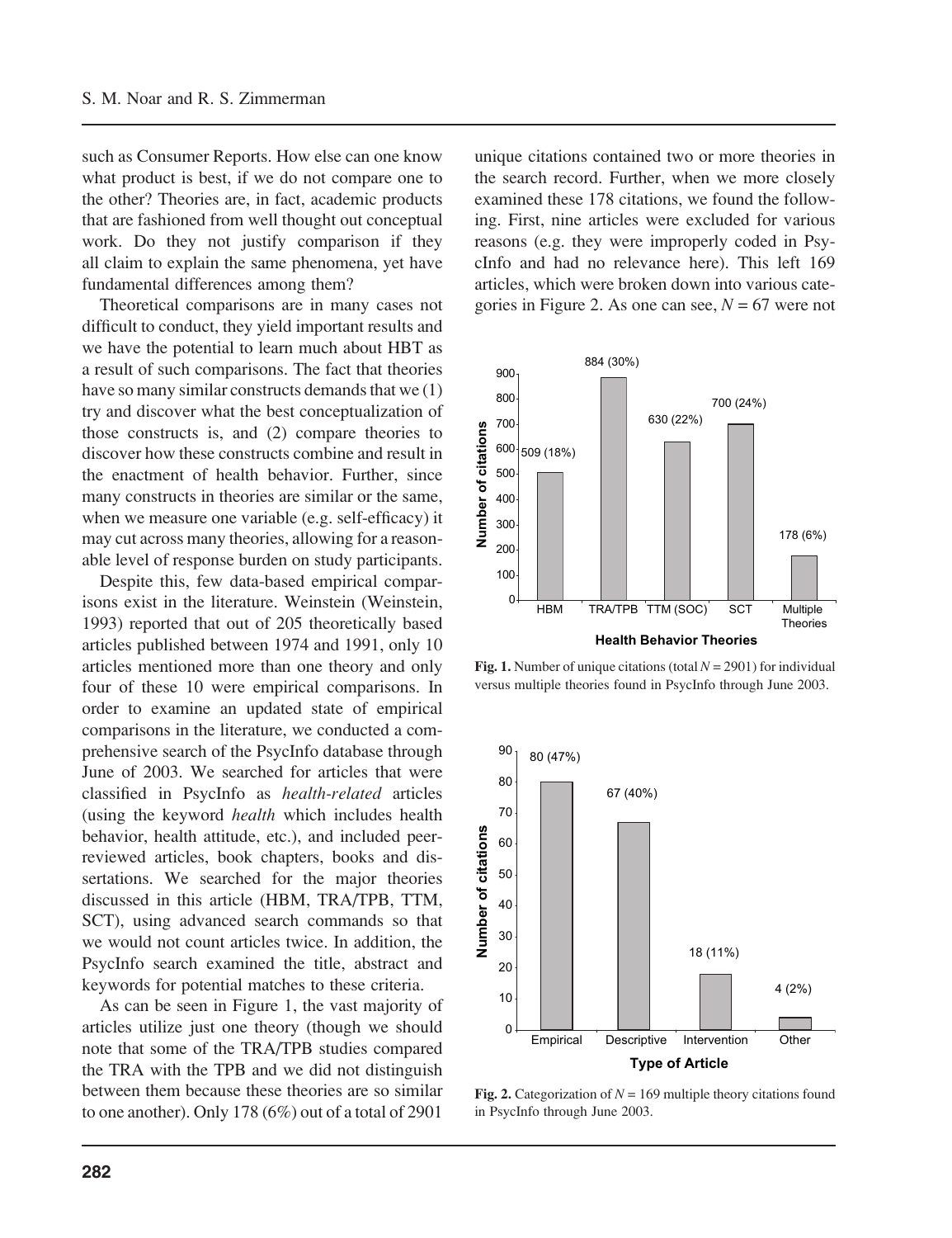empirical studies, but rather were descriptive theoretical articles [e.g. (Sutton, 1987; Bandura, 1998)]. Next,  $N = 18$  of the studies were intervention projects [e.g. (Pinto *et al.*, 2002)], while  $N = 4$  were categorized as 'other,' which contained studies such as qualitative focus group investigations [e.g. (Levy and Bavendam, 1995)]. Finally,  $N = 80$  were empirical articles that utilized two or more of the theories or concepts from the theories (these were correlational/behavioral prediction articles). Thus, it is clear that more investigators are using multiple theories to inform their empirical investigations. Of these 80 empirical articles, seven were published before 1990, 47 were published between 1990 and 1999, and 26 were published between 2000 and June of 2003.

However, the major caveat here is that most of these articles were not empirical comparisons of two or more theories. Rather, many were 'predictors' articles that looked at selected concepts derived from various theories and examined their ability to predict health behavior [e.g. (Manfredi et al., 1998; Adih and Alexander, 1999)]. In fact, when we examined these 80 articles more closely, we identified only 13 published articles (in a journal or book chapter) that were true theoretical comparisons (0.4% of the 2901 total citations). Thus, though many more studies are utilizing multiple theories, empirical comparisons of these theories are still extremely rare in the research literature.

If more such comparisons were undertaken, we might start to have a clearer picture of the similarity or difference of constructs. The field could come to better agreement on what names to give to certain concepts, resulting in greater consensus and a shared conceptual language. And, although the end result might not be one unified theory of health behavior, we would certainly be moving in the direction of theories and models that truly integrate what we are learning from research. If we do not move in this direction, then we wish to pose a question. What is the point of the massive literature on theory testing? If it is to find support for numerous theories, then we are doing quite well. If it is to understand which concepts and theories are most related to health behavior, then some changes to the way we conduct such research are necessary.

# How should researchers empirically compare theories?

We next consider how one might empirically compare theories and concepts from theories. We believe that studies that empirically compare individual concepts from theories are important because they suggest commonalties (or refute the idea of commonalties) across theories. A specific example of this are the numerous types of attitudinal beliefs described in Table I. If one is able to say with confidence that some of these concepts are identical, then response burden on participants will be lessened. On the other hand, if these concepts are indeed shown to be conceptually distinct, then more concepts will need to be measured. Comparison of concepts can be examined using a variety of correlational techniques (e.g. regression) to assess whether or not unique variance is added when a second concept is considered above and beyond a first concept (Noar et al., 2003). In addition, structural equation modeling (SEM) techniques can be used to examine measurement models of concepts in order to examine their similarity or difference (Jordan et al., 2002).

A more complex issue is how one might carry out comparisons of entire theories as advocated in this article. In order to examine theory comparison articles in the literature, we compiled articles from the PsycInfo search conducted, and supplemented the search with additional articles identified from the reference sections of the 13 theory comparison articles. All studies had to meet the following criteria in order to be included. First, they had to be English language journal articles or book chapters (dissertations were excluded). Second, they had to be non-redundant studies. If results from one study were published multiple times, only one article was chosen. Finally, they had to truly test theories, rather than testing selected components from theories. Although our list of theoretical comparisons is not exhaustive, we believe that our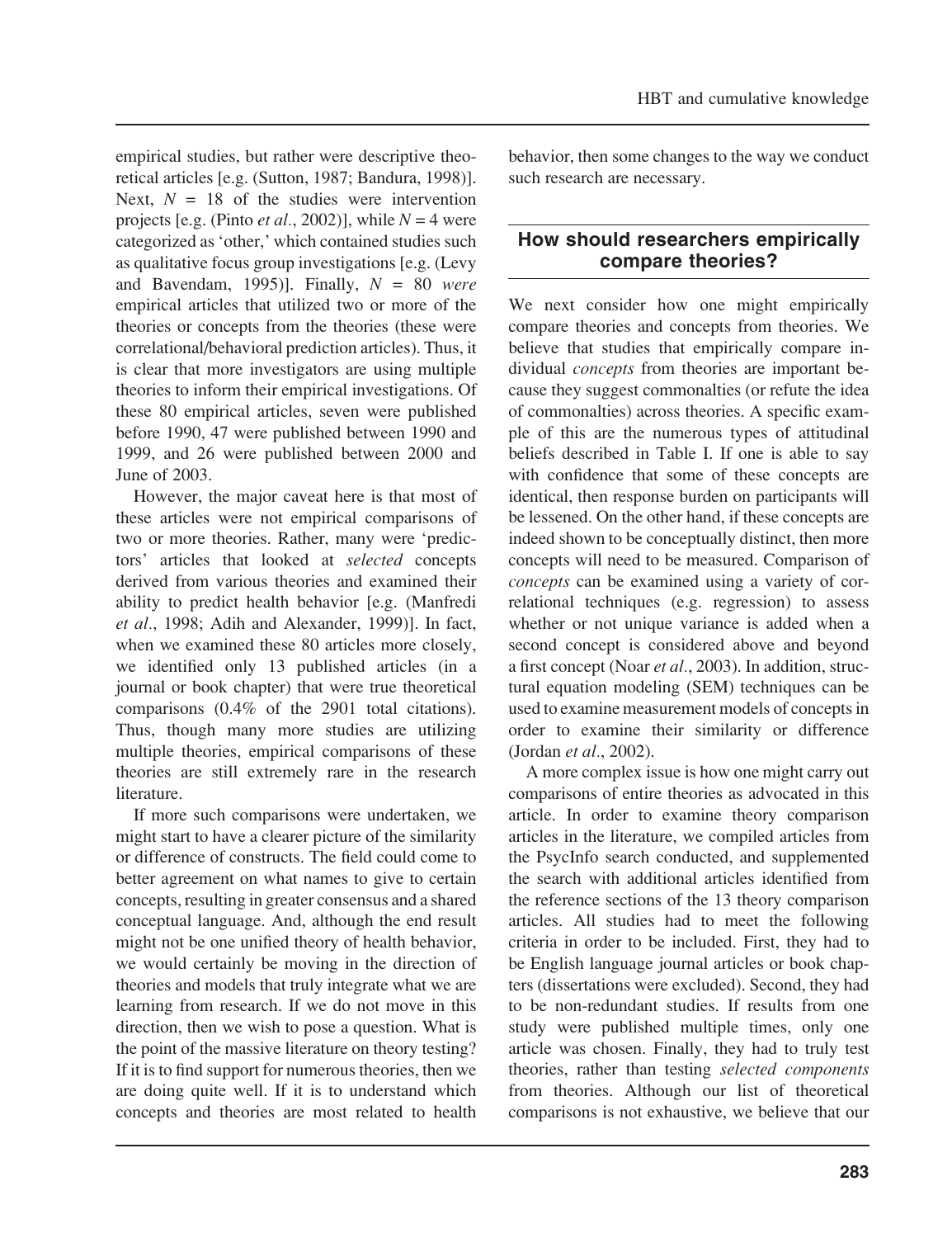search captured a number of important comparisons in the literature.

Nineteen studies met the criteria and are described in Table II. All of the studies were correlational in nature and used survey data; none were lab-based or experimental studies. In terms of analytic techniques, by far the most common technique used was multiple regression, in which each theory was tested separately and the  $R^2$  values as well as the standardized regression coefficients (b weights) were compared. This allows one to examine the overall variance accounted for in the dependent variable (DV) as well as examine which specific variables were responsible for prediction of that variance. A second analytic technique, used in far fewer of the studies, was SEM. The approach here is similar to regression in that the overall fit of models is examined using various SEM fit indices and  $R^2$ , while the contribution of specific variables is examined by standardized path coefficients. While multiple regression is a strong technique for testing and comparing theories, many would consider SEM (and path analysis) to be superior in part because it allows for several layers of endogenous variables (e.g. attitudes predict intentions which in turn predict behavior).

A number of these studies have some strengths, as well as some having weaknesses. Rather than discuss one particular study as a model study, we focus on characteristics of strong comparisons (see Table III). Most of these characteristics are selfexplanatory and thus we elaborate here only briefly. Some methodological strengths of studies included longitudinal designs, using SEM, having a strong sample size, and utilizing non-college samples and multiple samples. Some conceptual strengths included examining more than one behavior, more than one DV, more than two theories and examining an integrated model based on the results of the comparison. These methodological and conceptual strengths of studies are recommended in future theory comparison studies where possible. Further, theories vary in a number of ways such as which DV is most important and whether or not past behavior or demographics are important. Thus, we recommend that theory comparison studies in turn test theories in a number of ways within a single study, including testing multiple DVs [e.g. (Bish et al., 2001)] as well as testing theories with and without past behavior [e.g. (Quine et al. 2000)] and demographics controlled for [e.g. (Vanlandingham et al., 1995)]. We also note that studies examining multiple health behaviors allow us to examine the important question of how generalizable HBTs are across behaviors. Finally, studies examining integrated models [e.g. (Wulfert et al., 1996)] begin to move us in the direction of where this line of inquiry may ultimately take us.

#### A brief note on meta-analysis

One may wonder whether meta-analyses and systematic literature reviews have the potential to integrate and compare HBTs in ways we advocate in this article. First, we note that without a doubt, meta-analysis has helped synthesize the literature on correlates of health behavior in a way that few if any other techniques could do. However, meta-analyses and research reviews often examine effect sizes based on bivariate correlations [e.g. (Gerrard et al., 1996; Sheeran et al., 1999)] or significance ratios (Janz and Becker, 1984). Although these are excellent contributions to the literature, they contribute more to our understanding of the relationship of individual variables to behavior rather than theories. Some have recently used meta-analysis as more of a theory testing technique [e.g. (Albarracin et al., 2001; Hagger et al., 2002)] and we view this as an excellent step in the right direction.

Lipsey and Wilson (Lipsey and Wilson, 2001) note that it is still quite difficult to use meta-analysis to analyze findings from multivariate analyses such as multiple regression and SEM. Thus, while metaanalysis can certainly bring some consensus to this area, there are currently some difficulties in using it as a multivariate theory testing and comparison technique. In fact, we are not aware of any published studies that have used meta-analysis to compare HBTs (with the exception of TRA/TPB meta-analyses, which have just one variable to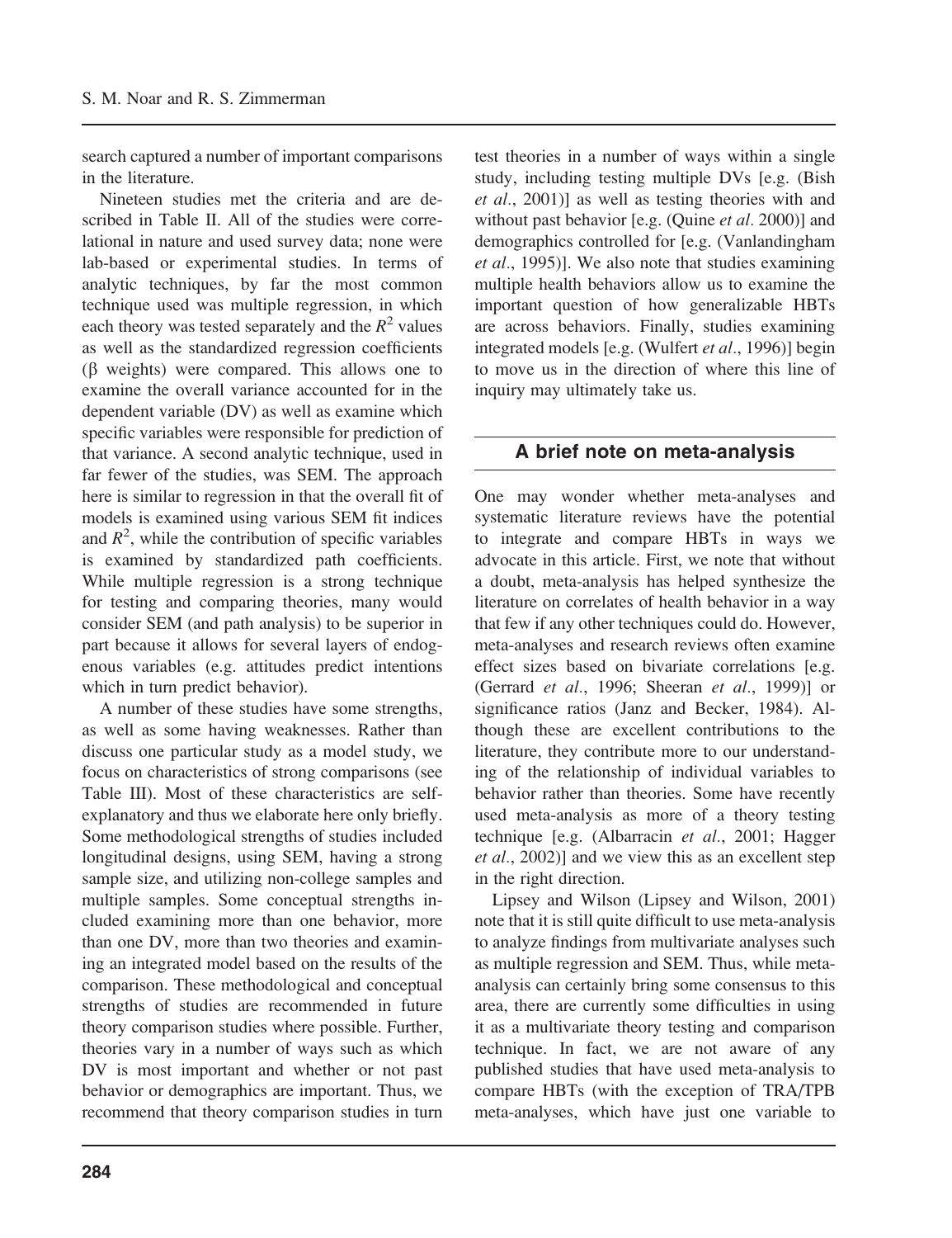| Article                          | Behavioral domain                                           | Study design                            | Sample(s)                                                                                                                            | Theories<br>compared                                        | DV                                                                                             | Comparative strategy                                                                                                                         |
|----------------------------------|-------------------------------------------------------------|-----------------------------------------|--------------------------------------------------------------------------------------------------------------------------------------|-------------------------------------------------------------|------------------------------------------------------------------------------------------------|----------------------------------------------------------------------------------------------------------------------------------------------|
| Bish et al.<br>(2000)            | cervical cancer<br>screening                                | longitudinal<br>(baseline,<br>3 months) | $N = 133$ females,<br>mean age: $38.1$ (UK)                                                                                          | HBM, TPB                                                    | intention.<br>behavior                                                                         | correlations for theoretical components.<br>multiple regression for complete theories;<br>$R^2$ and $\beta$ weights compared                 |
| Boyd and<br>Wandersman<br>(1991) | safer sex                                                   | longitudinal<br>(baseline,<br>3 months) | $N = 190$ undergraduates,<br>mean age: 18.9 (US)                                                                                     | TRA, TABM                                                   | intention,<br>behavior                                                                         | multiple regression for complete theories;<br>$R^2$ and <i>significance of</i> $\beta$ weights compared                                      |
| Conner and<br>Graham (1993)      | safer sex                                                   | cross-sectional                         | $N = 218$ undergraduates,<br>age not reported (UK)                                                                                   | HBM, TPB                                                    | intention,<br>behavior                                                                         | correlations for theoretical components.<br>multiple regression for complete theories;<br>$R^2$ and $\beta$ weights compared                 |
| Conner and<br>Norman (1994)      | health screening                                            | longitudinal<br>(baseline,<br>6 months) | $N = 407$ individuals,<br>age not reported (UK)                                                                                      | HBM, TPB                                                    | intention,<br>behavior                                                                         | correlations for theoretical components.<br>multiple regression for complete theories (path<br>analysis); $R^2$ and $\beta$ weights compared |
| Garcia and<br>Mann (2003)        | resisting dieting<br>and breast<br>self-exam                | cross-sectional                         | study 1: $N = 159$ female<br>undergraduates; study 2:<br>$N = 120$ female<br>undergraduates; ages not<br>reported (US)               | HBM, HBM<br>plus self-efficacy,<br>TRA, TPB,<br><b>HAPA</b> | intention                                                                                      | multiple regression for complete theories;<br>$R^2$ and $\beta$ weights compared                                                             |
| Hennig and<br>Knowles (1990)     | cervical cancer<br>screening                                | cross-sectional                         | $N = 144$ females,<br>mean age: 54 (US)                                                                                              | HBM, TRA                                                    | intention                                                                                      | correlations for theoretical components.<br>multiple regression for complete theories;<br>$R^2$ and $\beta$ weights compared                 |
| Hill et al.<br>(1985)            | breast<br>self-examination,<br>cervical cancer<br>screening | cross-sectional                         | $N = 123$ females,<br>median age: 34 (US)                                                                                            | HBM, TRA,<br><b>SPM</b>                                     | intention                                                                                      | multiple regression for complete theories;<br>$R^2$ and $\beta$ weights compared                                                             |
| Kloeblen et al.<br>(1999)        | breast-feeding                                              | cross-sectional                         | $N = 1001$ females,<br>mean age: 23 (US)                                                                                             | TRA, TTM                                                    | intention,<br>stage of<br>change                                                               | correlations for theoretical components.<br>multiple regression for complete theories;<br>$R^2$ and partial $R^2$ compared                   |
| Mullen et al.,<br>1987           | smoking, exercise,<br>dietary habits                        | longitudinal<br>(baseline,<br>8 months) | $N = 326$ individuals<br>aged 17-65 (US)                                                                                             | HBM, TRA,<br>PRECEDE                                        | behavior                                                                                       | multiple regression for complete theories;<br>$R^2$ and $\beta$ weights compared                                                             |
| Murray-Johnson<br>et al. (2001)  | reproductive<br>health                                      | cross-sectional                         | $N = 7540$ individuals<br>(Ghana); $N = 3621$<br>individuals (Nepal);<br>$N = 2000$ individuals<br>(Nicaragua); ages<br>not reported | HBM, TRA,<br>SCT, EPPM                                      | exposure,<br>knowledge,<br>attitudes, fear<br>and danger<br>control,<br>intention,<br>behavior | correlations for theoretical components.<br>SEM for complete theories; SEM fit indices<br>compared                                           |

285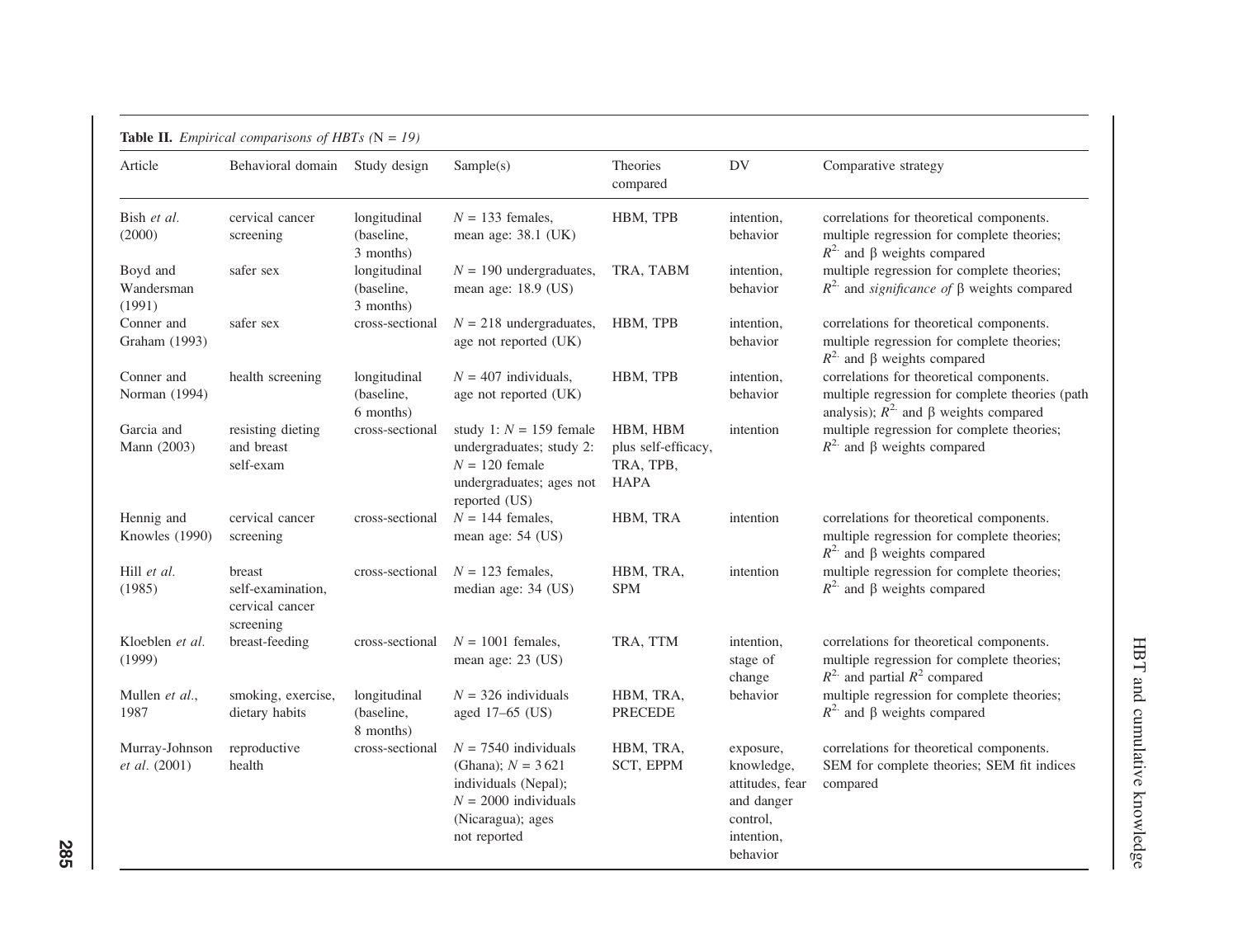| Table II. Continued               |                                                                                 |                                                                                         |                                                                                                                                                                            |                         |                        |                                                                                                                                                                     |
|-----------------------------------|---------------------------------------------------------------------------------|-----------------------------------------------------------------------------------------|----------------------------------------------------------------------------------------------------------------------------------------------------------------------------|-------------------------|------------------------|---------------------------------------------------------------------------------------------------------------------------------------------------------------------|
| Article                           | Behavioral domain                                                               | Study design                                                                            | Sample(s)                                                                                                                                                                  | Theories<br>compared    | <b>DV</b>              | Comparative strategy                                                                                                                                                |
| Oliver and<br>Berger (1979)       | inoculation<br>behavior<br>(flu shot)                                           | cross-sectional                                                                         | study 1: $N = 323$<br>undergraduates; study<br>2: $N = 469$ individuals;<br>ages not reported (US)                                                                         | HBM, TRA                | intention,<br>behavior | correlations for theoretical components.<br>multiple regression for complete theories;<br>$R^2$ and $\beta$ weights compared                                        |
| Quine et al.<br>(2000)            | bicycle<br>helmet use                                                           | longitudinal<br>(baseline,<br>1 month)                                                  | $N = 162$ males aged<br>$11-18$ (UK)                                                                                                                                       | HBM, TPB                | behavior               | correlations for theoretical components.<br>multiple regression for complete theories (path<br>analysis); $R^2$ and $\beta$ weights compared                        |
| Reid and<br>Christensen<br>(1988) | medication<br>compliance<br>for urinary tract<br>infection                      | longitudinal<br>(baseline,<br>10 days)                                                  | $N = 107$ undergraduate<br>and other females<br>aged 16-79 (US)                                                                                                            | HBM, TRA                | intention.<br>behavior | correlations for theoretical components.<br>multiple regression for complete theories;<br>$R^2$ and $\beta$ weights compared                                        |
| Seibold and<br>Roper (1979)       | cervical cancer<br>screening                                                    | cross-sectional                                                                         | $N = 93$ undergraduate<br>and other females<br>aged 18-90 (US)                                                                                                             | TRA, TABM               | intention              | multiple regression for theoretical components<br>and complete theories; multiple correlation $(R)$<br>and $\beta$ weights compared                                 |
| Seydel et al.<br>(1990)           | cancer prevention<br>behaviors (e.g.<br>breast self-exam,<br>cancer screenings) | cross-sectional                                                                         | study 1: $N = 358$ females,<br>mean age: 48; study 2:<br>$N = 256$ individuals,<br>mean age: 38 (US)                                                                       | HBM, PMT                | intention.<br>behavior | correlations for theoretical components.<br>multiple regression for complete theories;<br>$R^2$ and $\beta$ weights compared                                        |
| Vanlandingham<br>et al. (1995)    | safer sex                                                                       | cross-sectional                                                                         | $N = 1472$ males, mean<br>age: 23 (Thailand)                                                                                                                               | HBM, TRA                | behavior               | correlations for theoretical components.<br>logistic regression for complete theories; odds<br>ratios and percent correctly classified compared                     |
| Warwick et al.<br>(1993)          | safer sex                                                                       | longitudinal<br>(baseline,<br>1 month)                                                  | $N = 138$ undergraduates,<br>mean age: $18.6$ (US)                                                                                                                         | HBM, TRA                | intention.<br>behavior | correlations for theoretical components.<br>multiple regression for complete theories;<br>$R^2$ and $\beta$ weights compared                                        |
| Wulfert and<br>Wan (1995)         | safer sex                                                                       | two<br>cross-sectional<br>studies, one<br>longitudinal<br>study (baseline,<br>3 months) | study 1: $N = 496$<br>undergraduates,<br>mean age: 20.3; study 2:<br>$N = 421$ individuals,<br>mean age: 46; study 3:<br>$N = 105$ undergraduates,<br>mean age: 20.6. (US) | HBM, TRA,<br><b>SCT</b> | intention,<br>behavior | SEM for complete theories; SEM fit indices<br>compared (overall indices and specific<br>standardized path coefficients)                                             |
| Wulfert et al.<br>(1996)          | safer sex                                                                       | cross-sectional                                                                         | $N = 153$ males, mean<br>age: 37.4 (US)                                                                                                                                    | HBM, TRA,<br><b>SCT</b> | behavior               | correlations for theoretical components.<br>SEM for complete theories; SEM fit indices<br>compared (overall indices and specific<br>standardized path coefficients) |

S. M. Noar and R. S. Zimmerman S. M. Noar and R. S. Zimmerman

DV <sup>=</sup> dependent variable; TABM <sup>=</sup> Triandis attitude behavior model; HAPA <sup>=</sup> health action process approach; SPM <sup>=</sup> subjective probability model; PRECEDE <sup>=</sup> Predisposing, reinforcing, enabling factors model; EPPM <sup>=</sup> extended parallel process model; PMT <sup>=</sup> Protection motivation theory; SEM <sup>=</sup> structural equation modeling.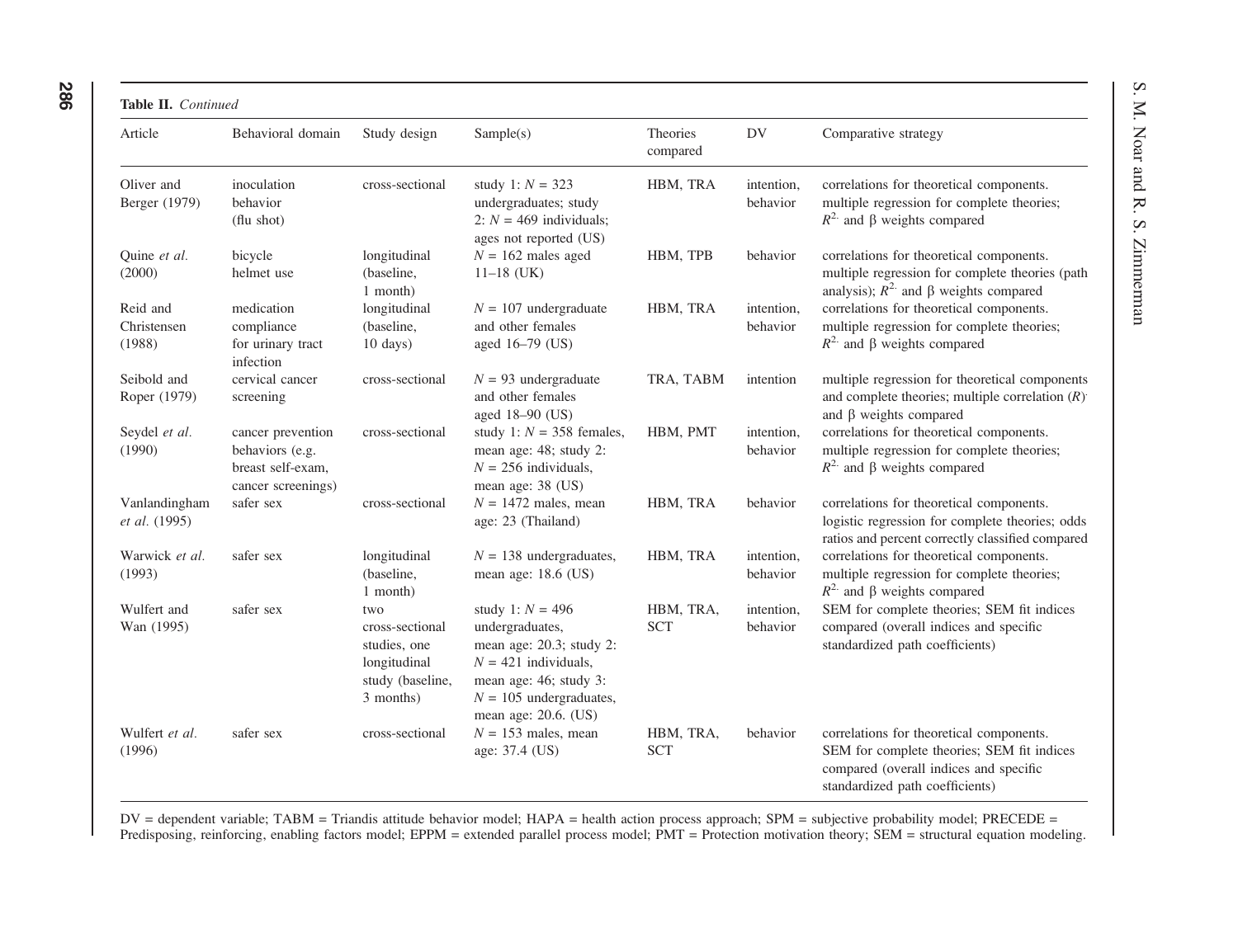manipulate to make it a theory comparison). We encourage researchers to examine novel ways to use meta-analysis as a theory testing and theory comparison technique.

|                                             |  | Table III. Summary of strong characteristics of theory |  |
|---------------------------------------------|--|--------------------------------------------------------|--|
| <i>comparison studies (total</i> $N = 19$ ) |  |                                                        |  |

| Study characteristic                                           | No. of<br><b>Studies</b> |
|----------------------------------------------------------------|--------------------------|
| Longitudinal study                                             | 8/19                     |
| Used SEM                                                       | 3/19                     |
| Included past behavior in some or all model tests              | 3/19                     |
| Included demographics in some or all model tests               | 4/19                     |
| Included non-college participants in some or all samples 15/19 |                          |
| Had strong sample size in one or more samples $(>200)$         | 10/19                    |
| Utilized multiple samples in model testing                     | 5/19                     |
| Utilized samples from more than one country                    | 1/19                     |
| Had $>1$ DV (e.g. intention and behavior)                      | 11/19                    |
| Examined more than one behavior                                | 4/19                     |
| Compared more than two theories                                | 6/19                     |
| Empirically examined an integrated model                       | 6/19                     |

#### Moving the dialogue forward

Since so much research on health behavior is theory based, it is crucial that the field 'audit' itself to be sure that we are moving in the right direction. Glanz et al.'s (Glanz et al., 1997a) review of the health education literature published between mid-1992 and 1994 found that 526 articles (45%) of 1174 utilized some theory or model. This is no small amount of research and we as a field owe it to ourselves to continue this dialogue on the best way to move forward. Since researchers value and apply theory in the study of health behavior, we believe it remains an important task to refine theory and move toward consensus in the field where possible.

What theory or theories predict behavior most precisely, and what are the key principles of behavior change? We think it is fair to say that at this point in the literature, we are not entirely sure. Table I in this article presented some of the major concepts of HBTs and suggested some key principles of behavior change. It is now up to researchers in the

|  |  |  |  | Table IV. Suggested important theory comparison questions for the field |  |  |  |  |
|--|--|--|--|-------------------------------------------------------------------------|--|--|--|--|
|--|--|--|--|-------------------------------------------------------------------------|--|--|--|--|

for all health behaviors, or are they different according to

different behaviors, cultures and contexts?

| Research questions                                                                                                                                    | Examples of application                                                                                                                                                                                                                                                                                      |
|-------------------------------------------------------------------------------------------------------------------------------------------------------|--------------------------------------------------------------------------------------------------------------------------------------------------------------------------------------------------------------------------------------------------------------------------------------------------------------|
| 1. What is the extent of similarity or difference regarding<br>constructs from differing theories that appear to be similar or the<br>same in nature? | Is there any difference among behavioral beliefs (TRA), benefits<br>and barriers (HMB), outcome expectancies (SCT), and<br>decisional balance (TTM)? Are there substantive conceptual<br>differences between perceived behavioral control (TPB) and<br>self-efficacy (SCT) or are they essentially the same? |
| 2. Are certain theories or elements of theories more useful in terms                                                                                  | Does the stage-based TTM or continuum-based TRA provide                                                                                                                                                                                                                                                      |
| of predicting behavior or behavior change as compared to others?                                                                                      | better prediction of behavior?                                                                                                                                                                                                                                                                               |
| 3. Are the combinatorial rules for one theory better supported                                                                                        | Are health behaviors mediated by intention formation (as TRA/                                                                                                                                                                                                                                                |
| empirically than for other theories?                                                                                                                  | TPB suggest) or not (as the HBM suggests)?                                                                                                                                                                                                                                                                   |
| 4. Are certain theories or elements of theories better predictors                                                                                     | Are SCT constructs better at predicting addictive behaviors, while                                                                                                                                                                                                                                           |
| of addictive behaviors (as opposed to non-addictive behaviors)?                                                                                       | TPB constructs are better at predicting non-addictive behaviors?                                                                                                                                                                                                                                             |
| 5. Are certain theories or elements of theories better predictors                                                                                     | Are HBM constructs better at predicting one-time behaviors,                                                                                                                                                                                                                                                  |
| of one-time behaviors (e.g. vaccinations) as opposed to                                                                                               | while constructs from the TTM better at predicting behaviors                                                                                                                                                                                                                                                 |
| behaviors that must be maintained over time (e.g. exercise)?                                                                                          | that must be maintained?                                                                                                                                                                                                                                                                                     |
| 6. Are certain theories or elements of theories better predictors                                                                                     | Do theories such as the TRA/TPB predict adoption behaviors                                                                                                                                                                                                                                                   |
| of cessation behaviors (e.g. smoking cessation) as opposed to                                                                                         | better than cessation behaviors, or vice versa?                                                                                                                                                                                                                                                              |
| behaviors that must be adopted (e.g. exercise)?                                                                                                       |                                                                                                                                                                                                                                                                                                              |
| 7. Are certain theories or elements of theories better predictors                                                                                     | Is self-efficacy a better predictor in cultures with more of a focus                                                                                                                                                                                                                                         |
| in different cultures?                                                                                                                                | on individualism, and beliefs and norms better predictors in                                                                                                                                                                                                                                                 |
|                                                                                                                                                       | cultures with more of a focus on collectivism?                                                                                                                                                                                                                                                               |
| 8. Is there one set of behavior change principles that can account                                                                                    | Questions 4–7 address this                                                                                                                                                                                                                                                                                   |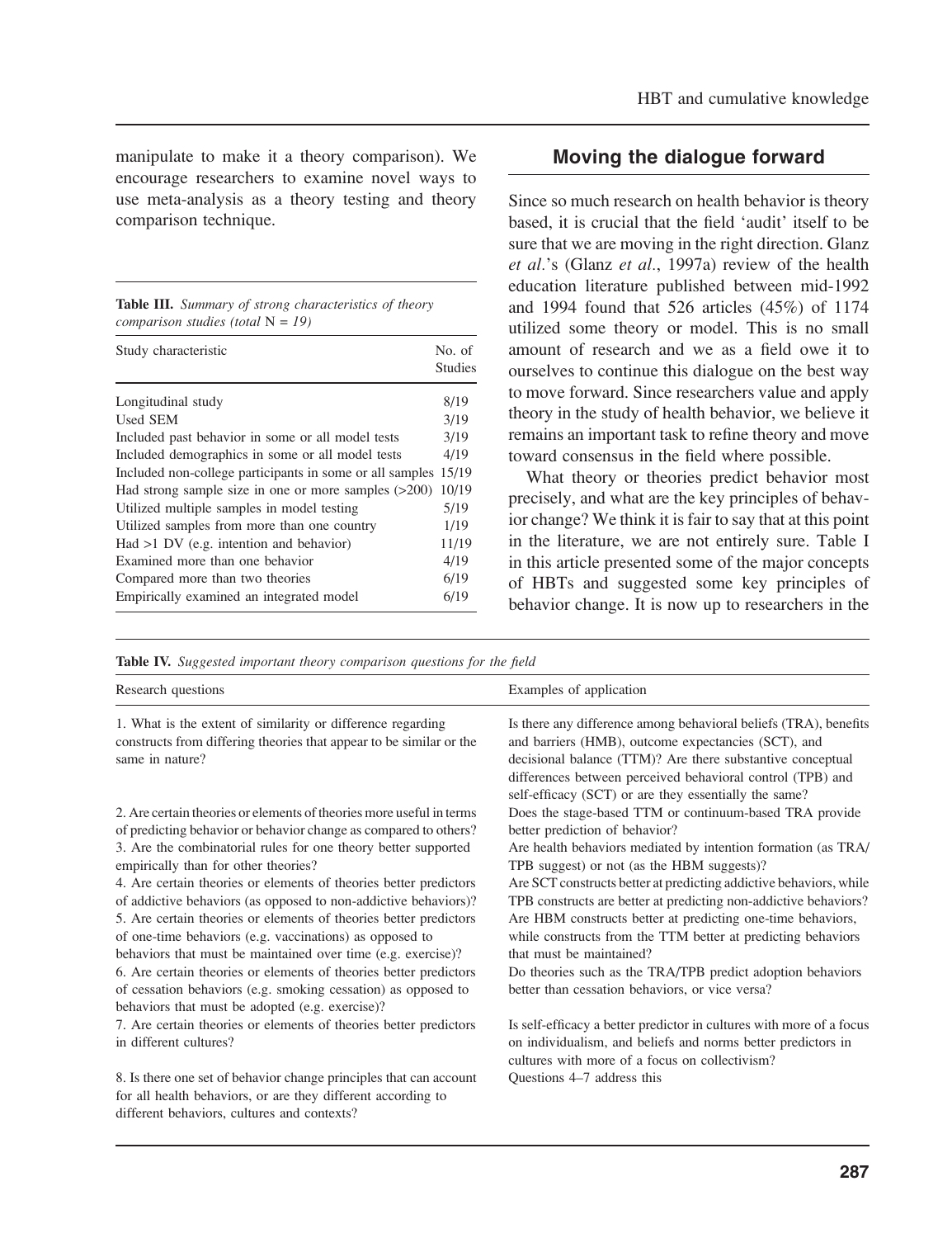field to uncover how these and other principles work together and result in the enactment of health behaviors, by asking important questions and putting them to empirical tests (see Table IV). We applaud attempts to move in this direction and integrate knowledge in this area, such as Fishbein's (Fishbein, 2000) integrative model and Prochaska et al.'s (Prochaska, 1992) TTM. However, the problem remains that these two theories, as one example, have many differences. Therefore, we must rely on empirical comparisons of such theories to understand which operates best. Rimer [(Rimer, 1997), p. 146] reminds us that 'Theory is not theology. Theory needs questioners more than loyal followers'. What the field needs are researchers who are willing to put these concepts and theories to the strongest possible tests, so we can progress further in understanding health behavior and health behavior change.

#### Acknowledgements

We gratefully acknowledge the thoughtful suggestions of the three anonymous reviewers.

#### **References**

- Adih, W.K. and Alexander, C.S. (1999) Determinants of condom use to prevent HIV infection among youth in Ghana. Journal of Adolescent Health, 24, 63–72.
- Ajzen, I. and Fishbein, M. (1980) Understanding Attitudes and Predicting Social Behavior. Prentice-Hall, Englewood Cliffs, NJ.
- Ajzen, I. and Madden, T.J. (1986) Prediction of goal-directed behavior: attitudes, intentions and perceived behavioral control. Journal of Experimental Social Psychology, 22, 453–474.
- Albarracin, D., Johnson, B.T., Fishbein, M. and Muellerleile, P.A. (2001) Theories of reasoned action and planned behavior as models of condom use: a meta-analysis. Psychological Bulletin, 127, 142–161.
- Bandura, A. (1986) Social Foundations of Thought and Action: A Social Cognitive Theory. Prentice-Hall, Englewood Cliffs, NJ.
- Bandura, A. (1998) Health promotion from the perspective of social cognitive theory. Psychology and Health, 13, 623-649.
- Becker, M.H. (ed.) (1974) The health belief model and personal health behavior. Health Education Monographs, 2(4).
- Biddle, S.J.H. and Nigg,C.R. (2000) Theories of exercise behavior. International Journal of Sport Psychology, 31, 290–304.
- Bish, A., Sutton, S. and Golombok, S. (2000) Predicting uptake of a routine cervical smear test: a comparison of the health belief model and the theory of planned behaviour. *Psychology* and Health, 15, 35–50.
- Boyd, B. and Wandersman, A. (1991) Predicting undergraduate condom use with the Fishbein and Ajzen and the Triandis attitude–behavior models: implications for public health interventions. Journal of Applied Social Psychology, 21, 1810–1830.
- Burkholder, G.J. and Evers, K.E. (2002) Application of the transtheoretical model to several problem behaviors. In Burbank, P.M. and Riebe, D. (eds), Promoting Exercise and Behavior Change in Older Adults: Interventions with the Transtheoretical Model. Springer, New York, pp. 85–145.
- Catania, J.A., Kegeles, S.M. and Coates, T.J. (1990) Towards an understanding of risk behavior: an AIDS risk reduction model (ARRM) Health Education Quarterly, 17, 53–72.
- Connelly, J. (2002) The behavior change consortium studies: missed opportunities–individual focus with an inadequate engagement with personhood and socio-economic realities. Health Education Research: Theory and Practice, 17(6), 691–695.
- Conner, M. and Graham, S. (1993) Situational and attitudinal influences upon students' intention to use condoms. In Schroeder, H., Reschke, K., Johnston, M. and Maes, S. (eds), Health Psychology: Potential in Diversity. S. Roderer, Regensburg, pp. 91–100.
- Conner, M. and Norman, P. (1994) Comparing the health belief model and the theory of planned behaviour in health screening. In Rutter, D.R. and Quine, L. (eds), Social Psychology and Health: European Perspectives. Avebury, Aldershot, pp. 1–24.
- Crosby, R.A., Kegler, M.C. and DiClemente, R.J. (2002) Understanding and applying theory in health promotion practice and research. In DiClemente, R.J., Crosby, R.A. and Kegler, M.C. (eds), Emerging Theories in Health Promotion Practice and Research: Strategies for Improving the Public Health. Jossey-Bass, San Francisco, CA, pp. 1–15.
- Cummings, K.M., Becker, M.H. and Maile, M.C. (1980) Bringing the models together: an empirical approach to combining variables used to explain health actions. Journal of Behavioral Medicine, 3, 123–145.
- DiClemente, R.J., Crosby, R.A. and Kegler, M.C. (eds) (2002) Emerging Theories in Health Promotion Practice and Research: Strategies for Improving the Public Health. Jossey-Bass, San Francisco, CA.
- Fishbein, M. (2000) The role of theory in HIV prevention. AIDS Care, 12, 273–278.
- Fishbein, M., Triandis, H.C., Kanfer, F.H., Becker, M., Middlestadt, S.E. and Eichler, A. (2001) Factors influencing behavior and behavior change. In Baum, A., Revenson, T.A. and Singer, J.E. (eds), Handbook of Health Psychology. Lawrence Erlbaum, Mahwah, NJ, pp. 3–17.
- Fisher, J.D. and Fisher, W.A. (1992) Changing AIDS-risk behavior. Psychological Bulletin, 111, 455–474.
- Fisher, J.D. and Fisher, W.A. (2000) Theoretical approaches to individual-level change in HIV risk behavior. In Peterson, J.L. and DiClemente, R.J. (eds), Handbook of HIV Prevention. Kluwer Academic/Plenum, New York, pp. 3–55.
- Garcia, K. and Mann, T. (2003) From 'I wish' to 'I will': socialcognitive predictors of behavioral intentions. Journal of Health Psychology, 8, 347–360.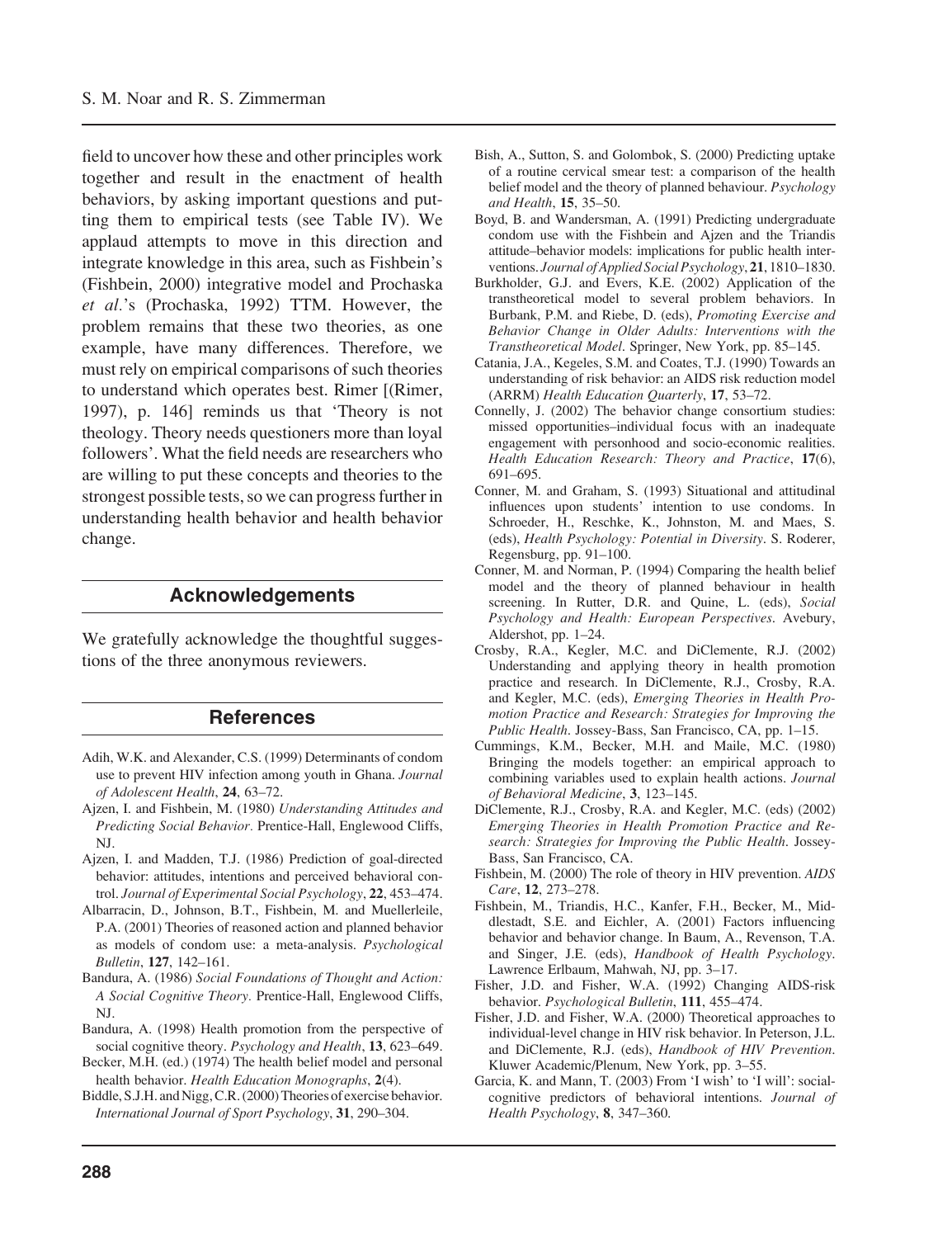- Gerrard, M., Gibbons, F.X. and Bushman, B.J. (1996) Relation between perceived vulnerability to HIV and precautionary sexual behavior. Psychological Bulletin, 119, 390-409.
- Glanz, K. and Maddock, J. (2000) On judging models and theories: Research and practice, psychology and public health. Journal of Health Psychology, 5, 151–154.
- Glanz, K., Lewis, F.M. and Rimer, B.K. (1997a) Linking theory, research and practice. In Glanz, K., Lewis, F.M. and Rimer, B.K. (eds), Health Behavior and Health Education: Theory, Research and Practice, 2nd edn. Jossey-Bass, San Francisco, CA, pp. 19–35.
- Glanz, K., Lewis, F.M. and Rimer, B.K. (eds) (1997b) Health Behavior and Health Education: Theory, Research and Practice, 2nd edn. Jossey-Bass, San Francisco, CA.
- Glanz, K., Rimer, B.K. and Lewis, F.M. (eds) (2002) Health Behavior and Health Education: Theory, Research and Practice, 3rd edn. Jossey-Bass, San Francisco, CA.
- Glasgow, R.E., Dzewaltowski, D.A., Estabrooks, P.A., Klesges, L.M. and Bull, S.S. (2002) Response from the behavior change consortium representativeness and translation work group: the issue is one of impact, not of world view or preferred approach. Health Education Research, 17, 696–699.
- Godin, G. and Kok, G. (1996) The theory of planned behavior: a review of its applications to health-related behaviors. American Journal of Health Promotion, 11, 87–98.
- Greenwald, A.G., Pratkanis, A.R., Leippe, M.R. and Baumgardner, M.H. (1986) Under what conditions does theory obstruct research progress? Psychological Review, 93, 216–229.
- Hagger, M.S., Chatzisarantis, N.L.D. and Biddle, S.J.H. (2002) A meta-analytic review of the theories of reasoned action and planned behavior in physical activity: predictive validity and the contribution of additional variables. Journal of Sport and Exercise Psychology, 24, 3–32.
- Hardeman, W., Johnston, M., Johnston, D.W., Bonetti, D., Wareham, N.J. and Kinmonth, A.L. (2002) Application of the theory of planned behaviour in behaviour change interventions: a systematic review. Psychology and Health, 17, 123–158.
- Harrison, J.A., Mullen, P.D. and Green, L.W. (1992) A metaanalysis of studies of the health belief model with adults. Health Education Research, 7, 107–116.
- Hausenblaus, H., Carron, A.V. and Mack, D.E. (1997) Application of the theories of reasoned action and planned behavior to exercise behavior: a meta-analysis. Journal of Sport and Exercise Psychology, 19, 36–51.
- Hennig, P. and Knowles, A. (1990) Factors influencing women over 40 years to take precautions against cervical cancer. Journal of Applied Social Psychology, 20, 1612–1621.
- Hill, D., Gardner, G. and Rassaby, J. (1985) Factors predisposing women to take precautions against breast and cervix cancer. Journal of Applied Social Psychology, 15, 59–79.
- Institute of Medicine (2002) Speaking of Health: Assessing Health Communication Strategies for Diverse Populations. National Academies Press, Washington, DC.
- Janz, N.K. and Becker, M.H. (1984) The health belief model: a decade later. Health Education Quarterly, 11, 1–47.
- Jones, B.T., Corbin, W. and Fromme, K. (2001) A review of expectancy theory and alcohol consumption. Addiction, 96, 57–72.
- Jordan, P.J., Nigg, C.R., Norman, G.J., Rossi, J.S. and Benisovich, S.V. (2002) Does the transtheoretical model need an attitude adjustment? Integrating attitude with decisional

balance as predictors of stage of change for exercise. Psychology of Sport and Exercise, 3, 65–83.

- Kegler, M.C., Crosby, R.A. and DiClemente, R.J. (2002) Reflections on emerging theories in health promotion practice. In DiClemente, R.J., Crosby, R.A. and Kegler, M.C. (eds), Emerging Theories in Health Promotion Practice and Research: Strategies for Improving the Public Health. Jossey-Bass, San Francisco, CA, pp. 386–395.
- Kloeblen, A.S., Thompson, N.J. and Miner, K.R. (1999) Predicting breast-feeding intention among low-income pregnant women: a comparison of two theoretical models. Health Education and Behavior, 26, 675–688.
- Levy, R.I. and Bavendam, T.G. (1995) Promoting women's urologic self-care: five single-case replications. Research on Social Work Practice, 5, 430–441.
- Lipsey, M.W. and Wilson, D.B. (2001) Practical Meta-analysis. Sage, Newbury Park, CA.
- Madden, T.J., Ellen, P.S. and Ajzen, I. (1992) A comparison of the theory of planned behavior and the theory of reasoned action. Personality and Social Psychology Bulletin, 18, 3–9.
- Manfredi, C., Lacey, L., P., Warnecke, R. and Petraitis, J. (1998) Sociopsychological correlates of motivation to quit smoking among low-SES African American women. Health Education and Behavior, 25, 304–318.
- Mullen, P.D., Hersey, J.C. and Iverson, D.C. (1987) Health behavior models compared. Social Science and Medicine, 24, 973–981.
- Murray-Johnson, L., Witte, K., Boulay, M., Figueroa, M.E., Storey, D. and Tweedie, I. (2001) Using health education theories to explain behavior change: a cross-country analysis. International Quarterly of Community Health Education, 20, 323–345.
- Nigg, C.R., Allegrante, J.P. and Ory, M. (2002a) Theorycomparison and multiple-behavior research: common themes advancing health behavior research. Health Education Research: Theory and Practice, 17, 670–679.
- Nigg, C. R., Allegrante, J. P. and Ory, M. (eds) (2002b) Special issue: Behavior Change Consortium (BCC). Health Education Research, 17, 493–679.
- Noar, S.M., Laforge, R.G., Maddock, J.E. and Wood, M.D. (2003) Rethinking positive and negative aspects of alcohol use: suggestions from a comparison of alcohol expectancies and decisional balance. Journal of Studies on Alcohol, 64, 60–69.
- Noar, S.M., Anderman, E.M., Zimmerman, R.S. and Cupp, P.K. (2004) Fostering achievement motivation in health education: Are we applying relevant theory to school-based HIV prevention programs? Journal of Psychology and Human Sexuality, in press
- Norman, P. and Conner, M. (1996) The role of social cognition models in predicting health behaviours: Future directions. In Conner, M. and Norman, P. (eds), Predicting Health Behaviour. Open University Press, Buckingham, pp. 179–225.
- Ogden, J. (2003) Some problems with social cognition models: a pragmatic and conceptual analysis. Health Psychology, 22, 424–428.
- Oliver, R.L. and Berger, P.K. (1979) A path analysis of preventive health care decision models. Journal of Consumer Research, 6, 113–122.
- Pinto, B., Friedman, R., Marcus, B.H., Kelley, H., Tennstedt, S. and Gillman, M.W. (2002) Effects of a computer-based,